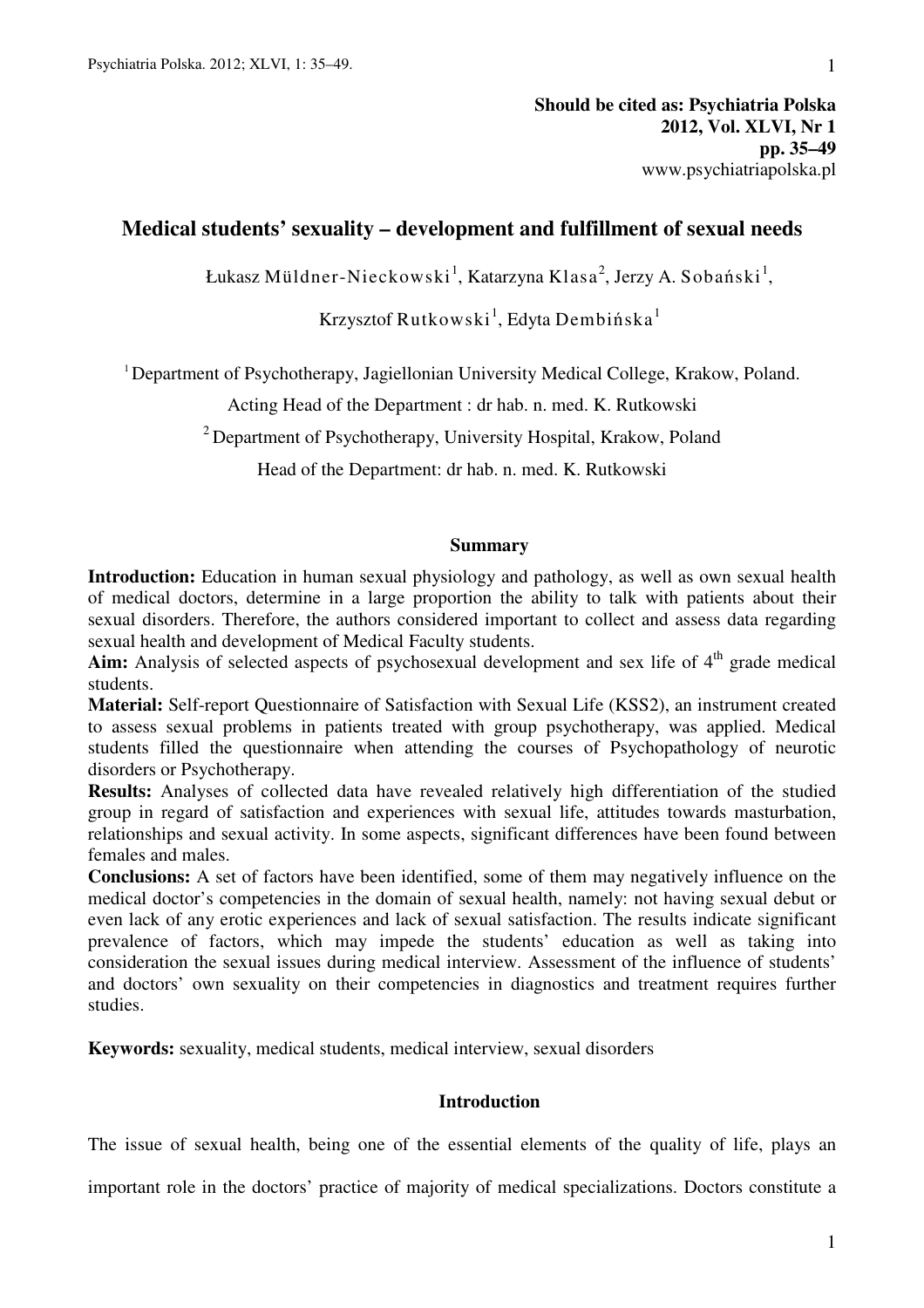professional group, from which the society expects a solid knowledge of physiology and pathology of sexual life, and readiness to bring up these issues while talking with the patient [1]. At the same time, many authors indicate the tendency of both clinicians and patients to avoid or skip in a medical interview topics related to sexual health [1, 2, 3, 4, 5]. It can result not only in neglecting the treatment of sexual dysfunctions, but also in not recognizing the symptoms of other disorders that may manifest themselves primarily in the form of disruption of sexual functioning (e.g. atherosclerosis or diabetes, being presaged by erectile dysfunctions) [6]. In this context, the research results indicating that the doctors with a good understanding of sexual issues more willingly and more easily enter into conversation concerning sex life with the patients, should be considered as particularly important [7]. At the same time, it is highly probable that the acceptance and comfort in the area one's own sexuality, regardless of the possessed knowledge, is an important factor influencing the easiness in making discussions about sexuality with the patients [8].

For these reasons, it seems justified to examine the development and sexual health of students of medicine after their third year of study, during which they have the first clinical contact with patients, and they are also in the period of establishing serious partner relationships, and after experiencing sexual initiation in most cases. It can be assumed that their difficulties in the sexual life will be the factor potentially limiting the freedom of making decision by the future doctors to talk with the patients about sexuality (or even not asking any questions about sexual life as a supposedly "too intimate", "awkward").

Some of the earlier Polish researches investigating similar problems in the group of male and female students in Wroclaw, including students of medicine, have indicated their poor knowledge on sexual health and contraception [9, 10]. Slightly newer studies concerned the sexual behaviors, attitudes toward sex and contraception, of medicine students of the Medical University of Gdansk [11, 12]. The obtained data have allowed to indicate in the study group high level of knowledge and practice in sexual life, although sometimes inspired by idealistic views, and recognition by the students this area of functioning as being important for self-esteem and for the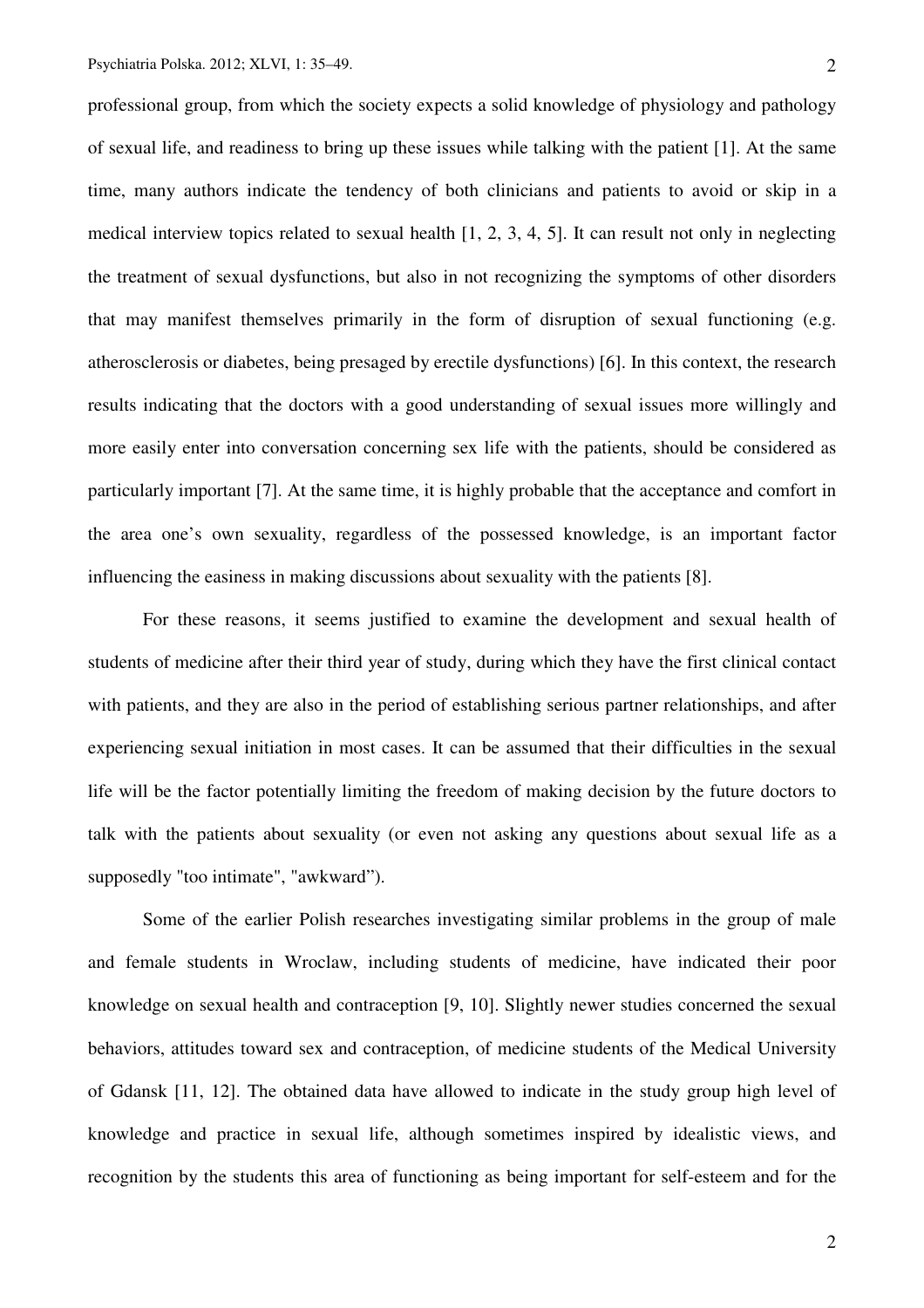quality of relationship. These studies may be an important source of comparative data relating to the Polish population of future doctors, although it is difficult because of the use of different research tools.

# **Aim**

The aim of the study was the analysis of selected aspects of psychosexual development and sexual life of  $4<sup>th</sup>$ grade students of the Faculty of Medicine of the Jagiellonian University Medical College.

### **Material**

As a part of multidirectional researches related to the sexual health of patients with anxiety and behavioral disorders, conducted in the Department of Psychotherapy of the Jagiellonian University Medical College, a survey by questionnaire, among other studies, has been carried out in the group of 180 fourth-year students of the Faculty of Medicine. The study, which was anonymous and voluntary, was conducted in two consecutive years of academic age-groups: 2009-2010 and 2010- 2011, during the courses on psychopathology of neurotic disorders or psychotherapy. Three questionnaires were rejected due to incorrect or incomplete filling. The final study group included 177 subjects: 105 females and 72 males, which reflects the gender structure of medicine students (Table 1).

|  | Table 1 General characteristics of the study group |  |  |  |
|--|----------------------------------------------------|--|--|--|
|--|----------------------------------------------------|--|--|--|

|                              | Females   | Males     |
|------------------------------|-----------|-----------|
| Number of persons            | $n = 105$ | $n = 72$  |
| Age                          |           |           |
| Mean $\pm$ SD                | $23 + 1$  | $23 + 1$  |
| Min.-Max.                    | $21 - 26$ | $21 - 28$ |
| Marital status/ relationship |           |           |
| Marriage                     | 3(3%)     | $0(0\%)$  |
| Informal relationship        | 52 (50%)  | 33 (46%)  |
| Has no long-term partner     | 50 (47%)  | 38 (53%)  |
| Has never had a partner      | 18 (17%)  | 14 (19%)  |

### **Method**

Questionnaire of Satisfaction with Sexual Life (KSS2) by Ł. Müldner-Nieckowski and K. Rutkowski was used in the study, including a wide range of variables relating to psychosexual development and psychosexual functioning. KSS2 enables to collect, in a relatively short period of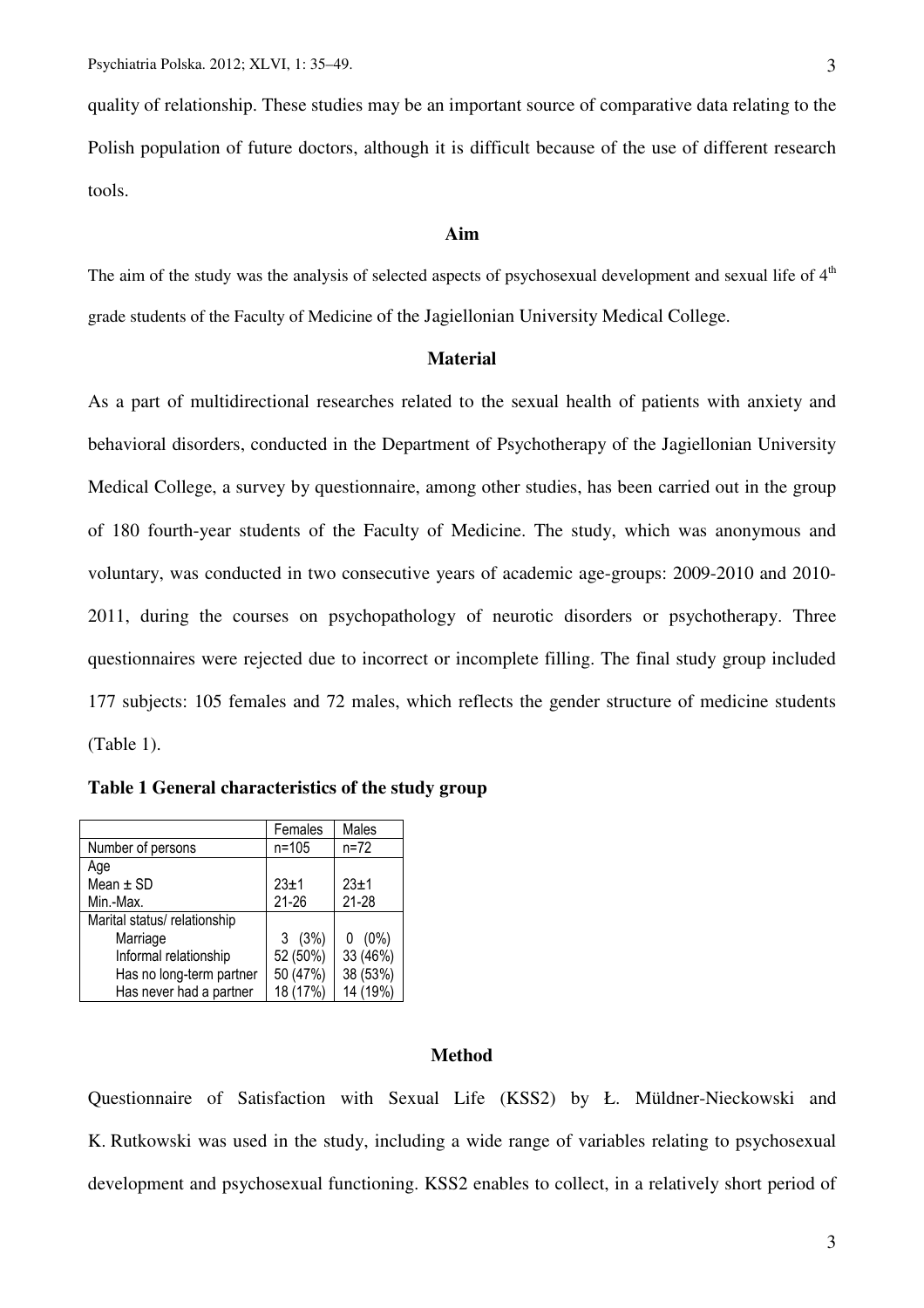time, information concerning the following aspects of sexuality:

- General satisfaction with sex life
- Aggravating factors in the sexual development and in the current life situation
- Sexual activity and an attitude to it, causes of not undertaking it
- Current relation with sexual partner and difficulties associated with physical proximity
- An attitude to ones' own sex, body, sexual functions
- Presence of disorders related to sexuality and understanding of their causes
- Dysfunctional convictions about sexuality and treatment of its disorders
- Expectations regarding treatment of sexual disorders

In the presented study data on sexual development and current relationships, as well as on selected aspects of sexual functioning and satisfaction with sex life, were used. The Appendix contains a fragment of the questionnaire KSS2 as well as explanation of the notions included in it.

# **Statistical analyzes**

Assessment of the significance of differences between proportions of particular variables was done by means of two-tailed test for two stratum weights. To compare the distributions Mann–Whitney U test was applied. The correlation between variables was assessed with the Chi-squared test. Correlations between the KSS2 items were assessed by means of Spearman's rank correlation coefficient. The analysis of correlation was performed in female and male subgroups, excluding the answers which were not constituting rank-order ("does not concern" or lack of answer). To conduct the assessments, the licensed STATISTICA PL package was used.

### **Results**

In the research group of students, the vast majority of them were unmarried (97% of females, 100% of males) and childless (only one female student had a child). Half of the respondents declared functioning in an informal long-term relationship (50% F, 46% M), and less than10% had frequent short-term sexual relationships (Table 2). One in five persons had never been in a relationship (17% F, 19% F, Table 5).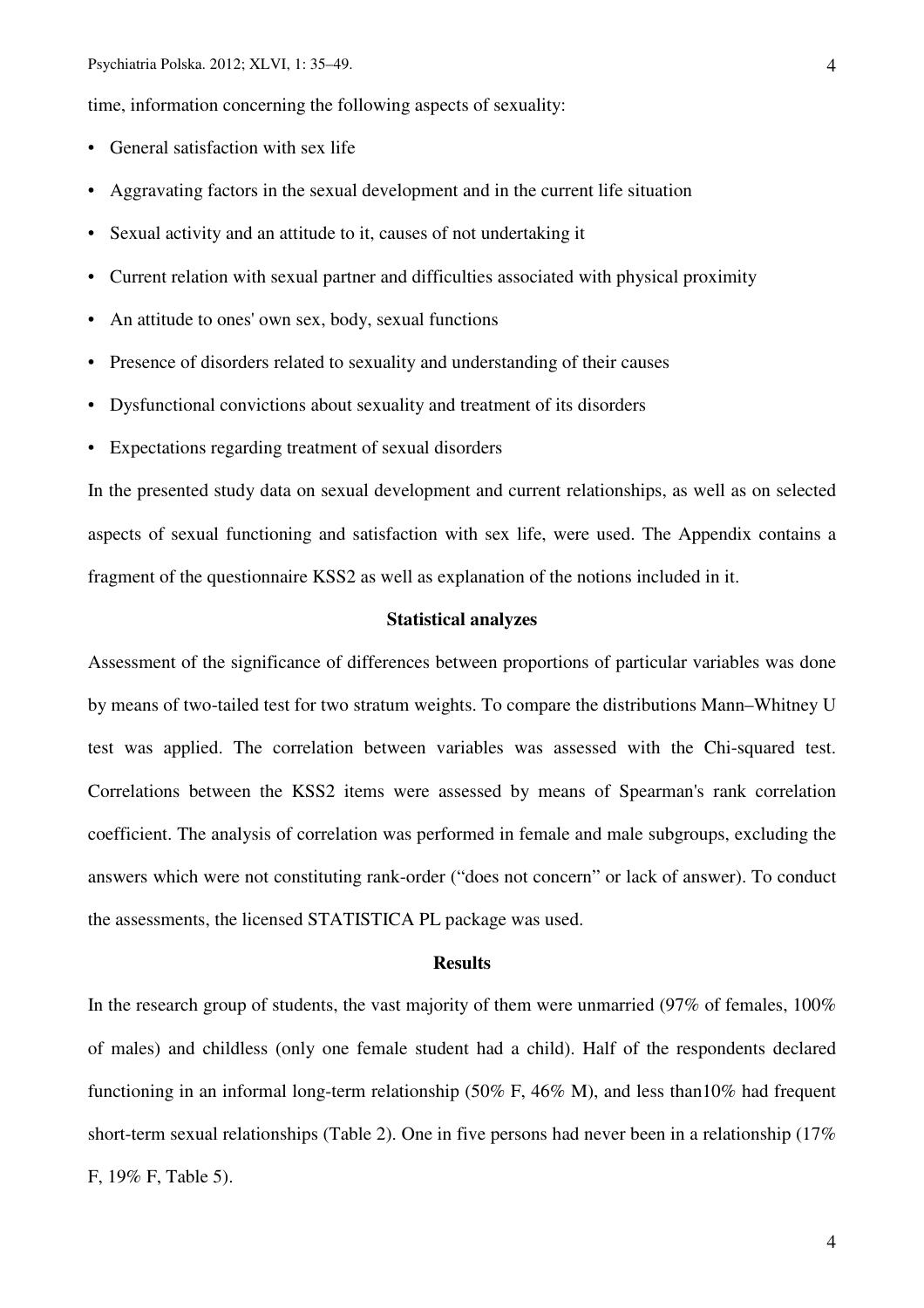|                | Females (n=105)                      |       | Males $(n=72)$ |      |
|----------------|--------------------------------------|-------|----------------|------|
|                | Informal relationship                |       |                |      |
| Yes            | 52                                   | 50%   | 33             | 46%  |
| No             | 53                                   | 50%   | 38             | 53%  |
| Lack of answer | 0                                    | $0\%$ |                | 1%   |
|                | <b>Marriage</b>                      |       |                |      |
| Yes            | 3                                    | 3%    | 0              | 0%   |
| No             | 102                                  | 97%   | 71             | 99%  |
| Lack of answer | 0                                    | $0\%$ |                | 1%   |
|                | Frequent short-term sexual relations |       |                |      |
| Yes            | 2                                    | 2%    | 3              | 4%   |
| Rather yes     |                                      | 1%    | 3              | 4%   |
| Rather not     | 8                                    | 8%    | 12             | 17%  |
| No             | 94                                   | *89%  | 52             | *72% |
| Lack of answer | 0                                    | 0%    | 2              | 3%   |

# **Table 2. Relationships, sexual activity in short-term relationships**

 $*$  p<0.05 two-tailed test for two stratum weights

Analyzing the answers given to particular questions, the answers "yes" and "rather yes", as well as "no" and "rather not" were sometimes considered collectively. This results from the assumption that the pole of the answer is more important than the doubt as to its characteristics contained in the word "rather". Lack of completely neutral answers in the questionnaire (e.g., "I do not know" or "neither yes nor no") enforces the respondent to choose positive or negative answer, regardless of his/her doubts in a given aspect.

Satisfaction with sexual life was declared by 57% of female and 56% of males (Table 3).

|                | Females (n=105)                    |     | Males $(n=72)$ |     |
|----------------|------------------------------------|-----|----------------|-----|
|                | I am satisfied with my sexual life |     |                |     |
| Yes            | 25                                 | 24% | 15             | 21% |
| Rather yes     | 35                                 | 33% | 25             | 35% |
| Rather not     | 19                                 | 18% | 21             | 29% |
| No             | 23                                 | 22% | 8              | 11% |
| Lack of answer | 3                                  | 3%  | 3              | 4%  |

#### **Table 3. Satisfaction with sexual life**

The age of gaining knowledge about sexual matters ("where do babies come from ") fell in the study group usually for a period of latency and pre-puberty, i.e. 6-13 years of age. It was significantly lower for women than for men ( $p \le 0.05$ ), with a lag of one year later in the males group In many families, sexuality had been an omitted subject. The parents of females, significantly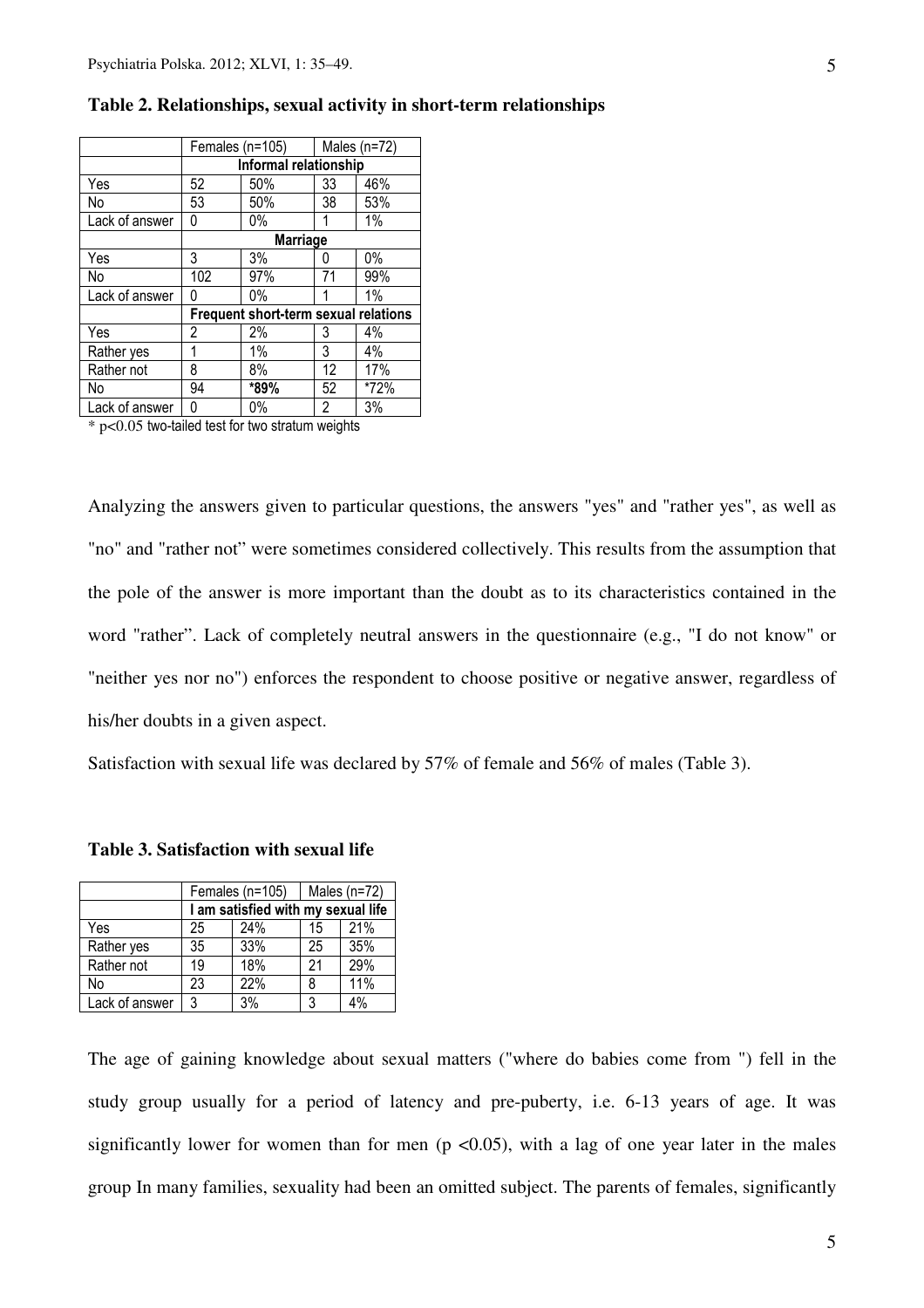more frequently than of males, had not avoided topics related to sex (the difference is evident only in respect to the unambiguous answers - "no", and it is not significant after summation of answers "rather not" and "no"). More than a half of the respondents (51% -57%) claimed that parents had not prepared them well for sexual relationships (Table 4).

|                 | Females (n=105)                                      |                                                | Males $(n=72)$                 |       |  |
|-----------------|------------------------------------------------------|------------------------------------------------|--------------------------------|-------|--|
|                 | Parents have avoided sex-related topics              |                                                |                                |       |  |
| Yes             | 27                                                   | 26%                                            | 25                             | 35%   |  |
| Rather yes      | 46                                                   | 44%                                            | 30                             | 42%   |  |
| Rather not      | 22                                                   | 21%                                            | 16                             | 22%   |  |
| No              | 10                                                   | * 9%                                           |                                | $*1%$ |  |
|                 |                                                      | Parents have well prepared to sexual relations |                                |       |  |
| Yes             | 19                                                   | 18%                                            |                                | 10%   |  |
| Rather yes      | 30                                                   | 29%                                            | 24                             | 33%   |  |
| Rather not      | 43                                                   | 41%                                            | 33                             | 46%   |  |
| No              | 11                                                   | 10%                                            | 8                              | 11%   |  |
| Lack of answer. | 2                                                    | $2\%$                                          | N                              | $0\%$ |  |
|                 | Introduced into the subject of sexuality at the age: |                                                |                                |       |  |
| Mean $\pm$ SD   | $\circled{1}$ 9±3 year of age                        |                                                | $\circled{10+3}$ year of age   |       |  |
| Min.-Max.       | 2 year of age-15 year of age                         |                                                | 2 year of age - 16 year of age |       |  |
| Lack of answer. | (7%)                                                 |                                                | 3(4%)                          |       |  |

**Table 4. Parents' attitude to sexuality and sex education in the assessment of respondents** 

 $*$  p<0.05 two-tailed test for two stratum weights,  $\Phi$  p<0.05 Mann–Whitney U test

A similar proportion of males and females reported that they had already been in a first relationship, in an erotic situation and had sexual initiation. There were no differences found in the average age of having these experiences. Among the respondents, there was a small subgroup of individuals distinguished who had never been in an erotic situation (7% -11%) (Table 5). The average age of sexual initiation (first intercourse) fell, in the study group, for the period of sexual maturity (19 years). Attention draws the extremely low age of the beginning of the first relationship recognized, by some respondents, as a serious one (9 and 13 years of age), and the age of first intercourse (13 and 15 years of age). On the other hand, sexual intercourse (genital-genital or genital-anal) have never had 38% of women and 31% of men (the difference between genders not statistically significant).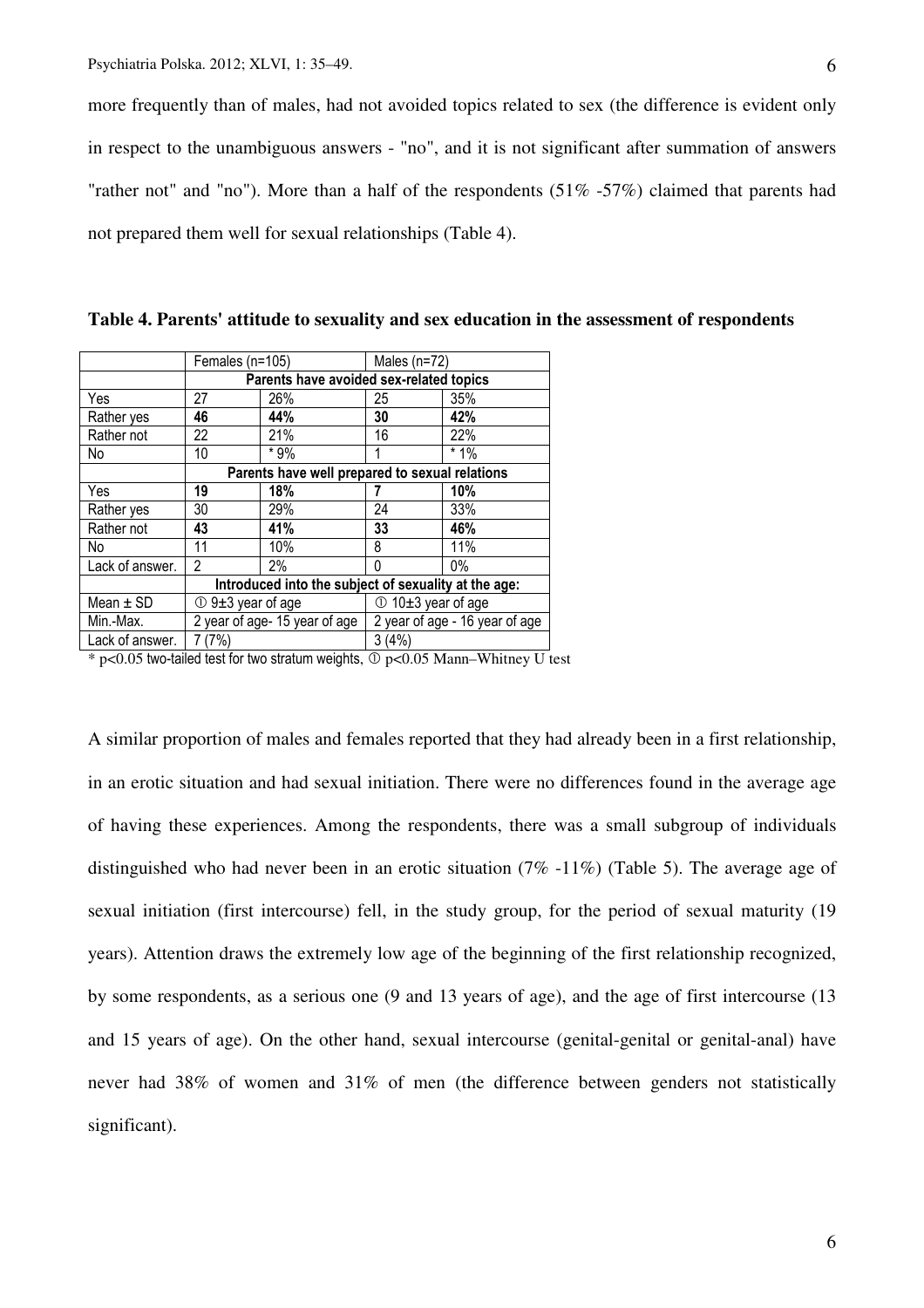| Females (n=105)                              |                                                          | Males $(n=72)$                                                                                                                                                                                                                                 |                                                                                                                                                                                                                           |  |
|----------------------------------------------|----------------------------------------------------------|------------------------------------------------------------------------------------------------------------------------------------------------------------------------------------------------------------------------------------------------|---------------------------------------------------------------------------------------------------------------------------------------------------------------------------------------------------------------------------|--|
|                                              |                                                          |                                                                                                                                                                                                                                                |                                                                                                                                                                                                                           |  |
|                                              |                                                          | 14 persons (19%)                                                                                                                                                                                                                               |                                                                                                                                                                                                                           |  |
|                                              |                                                          |                                                                                                                                                                                                                                                |                                                                                                                                                                                                                           |  |
|                                              |                                                          |                                                                                                                                                                                                                                                | 13 year of age - 22 year of age                                                                                                                                                                                           |  |
|                                              |                                                          | $1(1\%)$                                                                                                                                                                                                                                       |                                                                                                                                                                                                                           |  |
|                                              |                                                          |                                                                                                                                                                                                                                                |                                                                                                                                                                                                                           |  |
|                                              |                                                          |                                                                                                                                                                                                                                                | $\overline{4}$ persons (6%)                                                                                                                                                                                               |  |
|                                              |                                                          |                                                                                                                                                                                                                                                |                                                                                                                                                                                                                           |  |
|                                              |                                                          |                                                                                                                                                                                                                                                | 6 year of age - 22 year of age                                                                                                                                                                                            |  |
| 0                                            |                                                          | 1(1%)                                                                                                                                                                                                                                          |                                                                                                                                                                                                                           |  |
| First sexual intercourse at the age of:      |                                                          |                                                                                                                                                                                                                                                |                                                                                                                                                                                                                           |  |
|                                              |                                                          | 22 persons (31%)                                                                                                                                                                                                                               |                                                                                                                                                                                                                           |  |
|                                              |                                                          | 19±2year of age                                                                                                                                                                                                                                |                                                                                                                                                                                                                           |  |
|                                              |                                                          |                                                                                                                                                                                                                                                |                                                                                                                                                                                                                           |  |
| Has good memories of the first intercourse:  |                                                          |                                                                                                                                                                                                                                                |                                                                                                                                                                                                                           |  |
| 24                                           |                                                          | 21                                                                                                                                                                                                                                             | 29%                                                                                                                                                                                                                       |  |
| 23                                           | 22%                                                      | 18                                                                                                                                                                                                                                             | 25%                                                                                                                                                                                                                       |  |
| 12                                           | 11%                                                      | 11                                                                                                                                                                                                                                             | 15%                                                                                                                                                                                                                       |  |
| 5                                            | 5%                                                       | 1                                                                                                                                                                                                                                              | 1%                                                                                                                                                                                                                        |  |
|                                              |                                                          |                                                                                                                                                                                                                                                | 29%                                                                                                                                                                                                                       |  |
| 1                                            |                                                          | $\mathbf{0}$                                                                                                                                                                                                                                   | 0%                                                                                                                                                                                                                        |  |
| Recalls the first intercourse as unpleasant: |                                                          |                                                                                                                                                                                                                                                |                                                                                                                                                                                                                           |  |
| 1                                            | $1\%$                                                    | 0                                                                                                                                                                                                                                              | $0\%$                                                                                                                                                                                                                     |  |
|                                              |                                                          | 1                                                                                                                                                                                                                                              | $1\%$                                                                                                                                                                                                                     |  |
| 20                                           | 19%                                                      | 15                                                                                                                                                                                                                                             | 21%                                                                                                                                                                                                                       |  |
| 35                                           |                                                          | 35                                                                                                                                                                                                                                             | * 49%                                                                                                                                                                                                                     |  |
| 41                                           | 39%                                                      | 21                                                                                                                                                                                                                                             | 29%                                                                                                                                                                                                                       |  |
|                                              | $2\%$                                                    | 0                                                                                                                                                                                                                                              | $0\%$                                                                                                                                                                                                                     |  |
|                                              | $\overline{0}$<br>40<br>$\overline{6}$<br>$\overline{2}$ | 18 persons (17%)<br>18±3year of age<br>9 year of age - 23 year of age<br>12 persons (11%)<br>17±3year of age<br>7 year of age - 23 year of age<br>40 persons (38%)<br>$\overline{19} \pm 2$ year of age<br>23%<br>38%<br>$1\%$<br>6%<br>$*33%$ | First serious relationship at the age of:<br>$18\pm 2$ year of age<br>First erotic situation at the age of:<br>$17±3$ year of age<br>13 year of age - 23 year of age   15 year of age - 22 year of age<br>$\overline{21}$ |  |

# **Table 5. The first erotic situations, the first relationship, sexual initiation**

\* p<0.05, two-tailed test for two stratum weights

The memory of first sexual intercourse was described by men and women similarly, as a positive. Significantly more males unequivocally rejected (answer: "no") classification of the first intercourse as unpleasant (p <0.05). The average number of heterosexual partners in the described subgroups of men and women did not differ with statistical significance. Male and female students have usually had one heterosexual partner (mode=1). At the same time, the greatest number of partners of some of the female (55) and male students (30) was high. Having homosexual partners was reported by 9% of females and 11% of males, and the number of partners of one man was described as "a lot" (Table 6).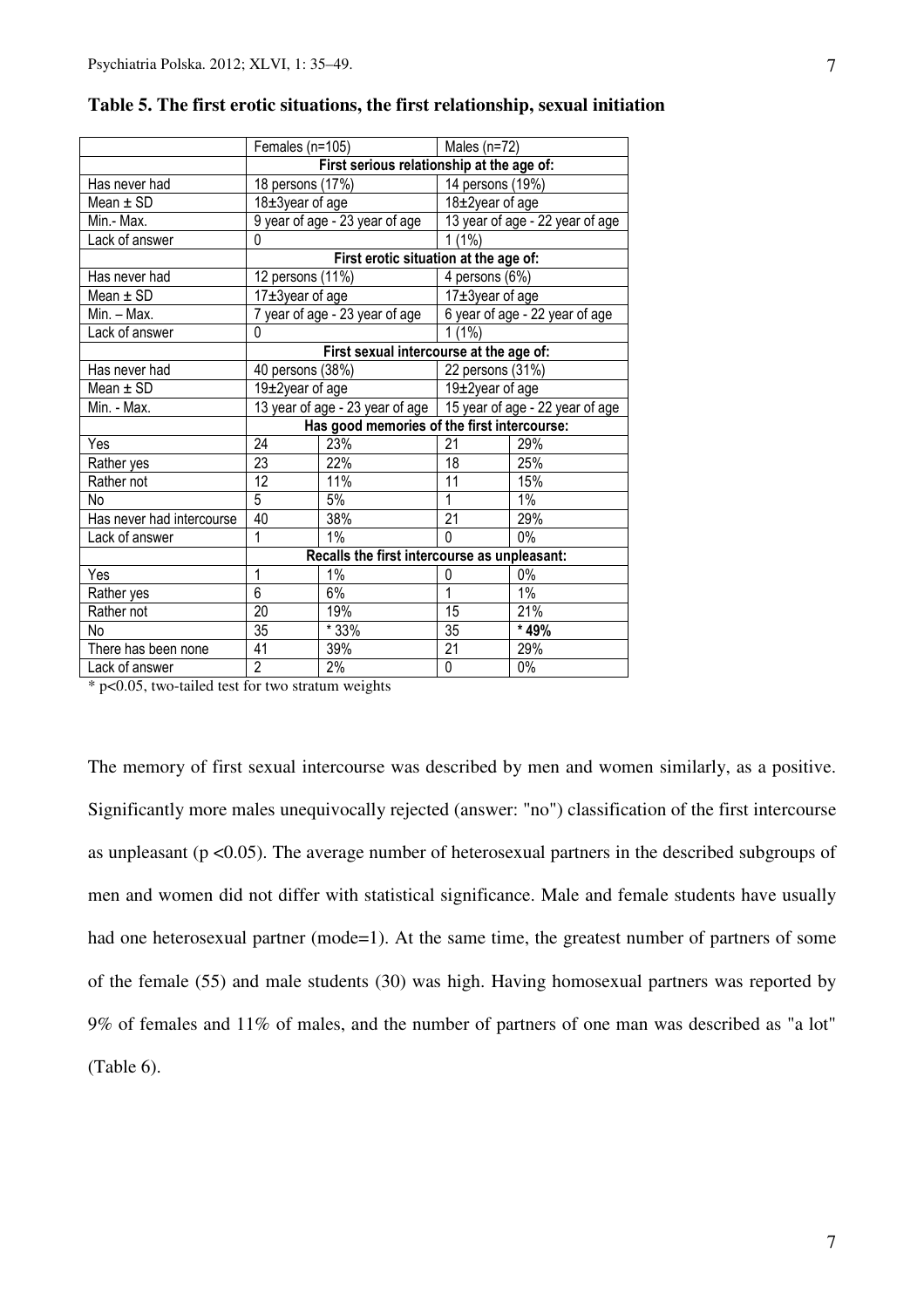|               | Females (n=105) $\parallel$     |     | Males $(n=72)$ |     |
|---------------|---------------------------------|-----|----------------|-----|
|               | Number of heterosexual partners |     |                |     |
| Has never had | 18%<br>19                       |     | 10             | 14% |
|               | 32                              | 30% | 21             | 29% |
| 2             | 20                              | 19% | 18             | 25% |
| 3             | 21                              | 20% | 8              | 11% |
| Mean $\pm$ SD | $2,5+5,5$                       |     | $2,8+4,1$      |     |
| Min. - Max.   | $0 - 55$                        |     | $0 - 30$       |     |
| Mode          |                                 |     |                |     |
|               | Number of homosexual partners   |     |                |     |
| Has never had | 96                              | 91% | 64             | 89% |
|               | 6                               | 6%  | 2              | 3%  |
| Mean $\pm$ SD | $0,2+0,6$                       |     | $0,5+2,5$      |     |
| Min. - Max.   | - 4                             |     | $0 - 20$       |     |
| Mode          |                                 |     |                |     |

### **Table 6 Number of partners in hetero- and homosexual relationships**

The realization of sexual needs through masturbation without restrictions ("whenever I feel like doing it") was declared by a third of females and a half of males, while the answer "I never masturbate " was given by 18% of females and by no male. The attempt to restrict the frequency of masturbation was declared by half of males and one fourth of females.

|                                  | Females (n=105)                                 |        | Males $(n=72)$ |         |  |
|----------------------------------|-------------------------------------------------|--------|----------------|---------|--|
|                                  | Masturbates whenever feels like doing it        |        |                |         |  |
| Yes                              | 8                                               | $*7\%$ | 15             | * 21%   |  |
| Rather yes                       | 24                                              | 23%    | 24             | 33%     |  |
| Rather not                       | 28                                              | 27%    | 13             | 18%     |  |
| No                               | 26                                              | 25%    | 17             | 24%     |  |
| Never feels like<br>masturbating | 19                                              | ** 18% | 0              | ** 0%   |  |
| Lack of answer                   | 0                                               | $*0\%$ | 3              | $*4%$   |  |
|                                  | Tries to restrict the frequency of masturbation |        |                |         |  |
| Yes                              | 13                                              | 12%    | 11             | 15%     |  |
| Rather yes                       | 15                                              | ** 14% | 25             | $*$ 35% |  |
| Rather not                       | 21                                              | 20%    | 16             | 22%     |  |
| No                               | 27                                              | 26%    | 14             | 19%     |  |
| Never feels like<br>masturbating | 28                                              | ** 27% | 2              | ** 3%   |  |
| Lack of answer                   | 1                                               | 1%     | 4              | 6%      |  |

# **Table 7 Masturbation**

\* p<0.05, \*\* p<0.005 two-tailed test for two stratum weights

Significant gender related differences were indicated for the items "I masturbate whenever I feel like doing it" and "I try to restrict the frequency of masturbation" ( $p \le 0.005$ ). None of the males declared that he never has a desire to masturbate, which was stated by 18% of females. Significantly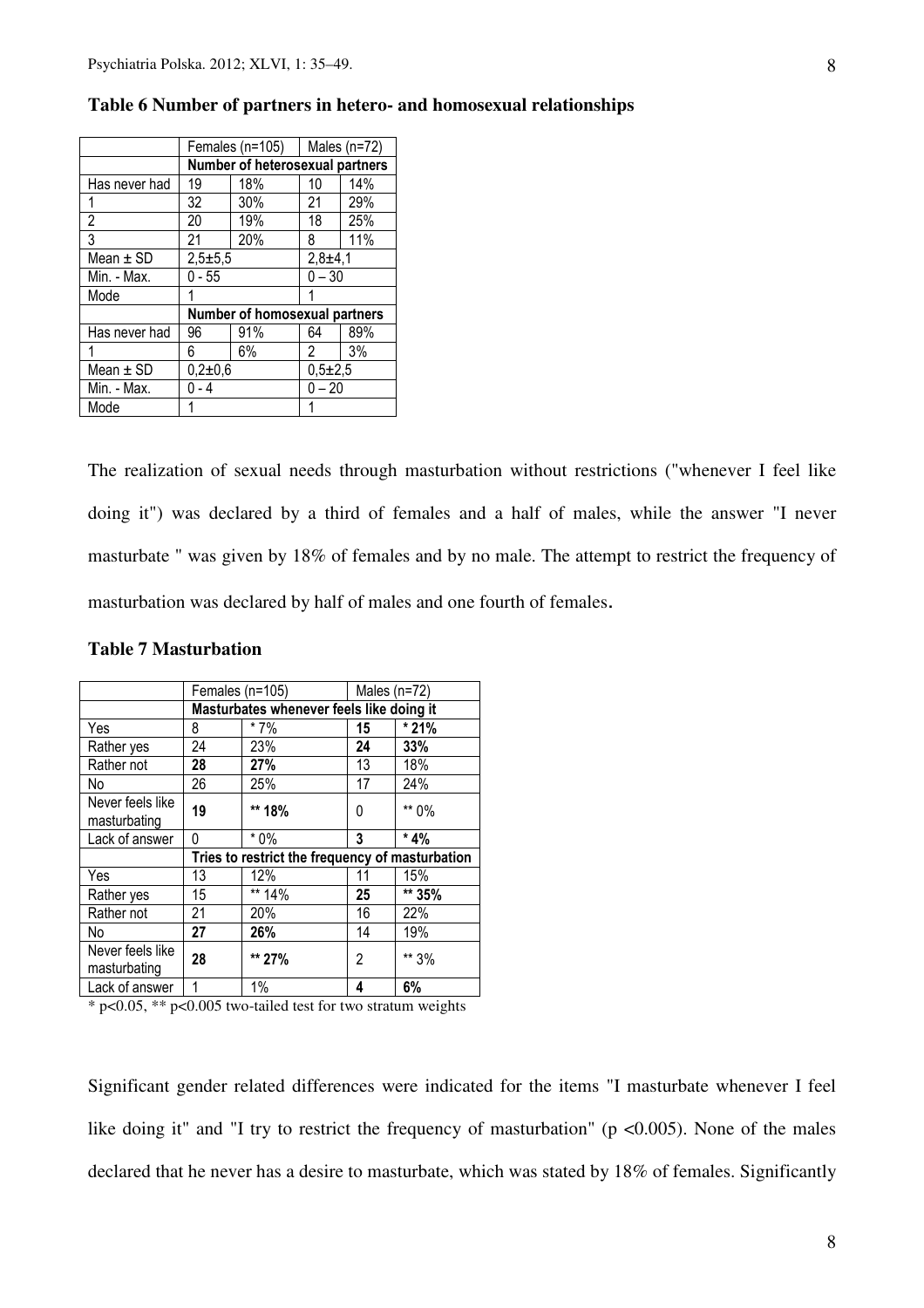fewer women than men declared freedom in the realization of the need for masturbation. Significantly less females than males have declared freedom in its realization. Males significantly more often than females reported attempting to restrict its frequency.

The connections between the items presented in Tables 2-7 were assessed by means of the analysis of correlations. The age of the respondents in the moment of their first erotic situation was significantly correlated with the age of first sexual intercourse  $(r=0.57, p<0.0001,$  after controlling for gender: F: r=0.64, p<0.0001; M: r=0.48 p<0.001), as well as with the number of heterosexual partners (r=-0.55 p<0.0001; F: r=-0.71 p<0.0001; M: r=-0.40 p<0.01). The later start of sexual activity was associated with a smaller number of heterosexual partners ( $r=-0.40$  p $<0.0001$ ), but again, this result concerned predominately females (F:  $r = -0.55$  p<0.0001).

The analysis has revealed that if sexual initiation was remembered as an unpleasant experience, it was associated with significant risk of dissatisfaction with sexual life  $(r = -0.30, p$ <0.005). After controlling for gender, it has turned out that this correlation was significant for females only (F:  $r = -0.52$  p <0.0005).

Similarly, although for the entire group positive correlation between being in an erotic relationship and satisfaction with sexual life has been found ( $r = 0.33$ , p <0.005), after controlling for gender it has turned out that the variables positively correlated in a statistically significant way only in the males group (M:  $r = 0.47$ , p <0.001). Sexual activity of male and female students in a long-term relationship was negatively correlated with their frequent establishing of short-term sexual relationship (overall:  $r = -0.44$  p <0.0001, F:  $r = -0.38$  p <0.05, M:  $r = -0$ , 46 p <0.005) and was significantly associated with satisfaction with sex - stronger correlation concerned males (overall:  $r = 0.56$  p <0.0001, F:  $r = 0.42$ , p <0.005, M:  $r = 0.61$  p <0.0001). The number of partners (heterosexual) was not associated with satisfaction with sexual life, similarly as the age of sexual initiation.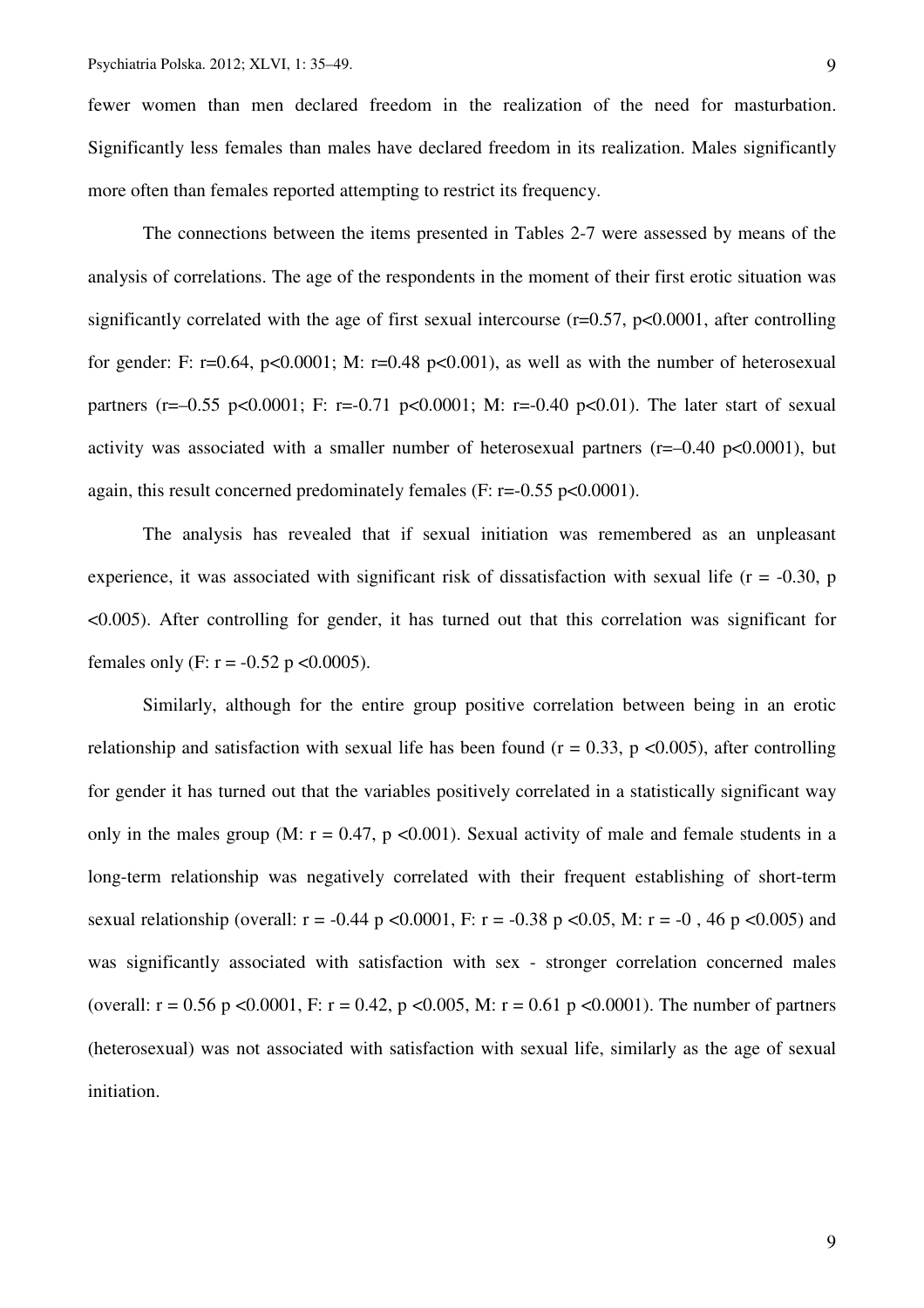### **Discussion of results**

A graduate of medicine, regardless of the chosen specialization, should have the ability to freely and professionally converse with patients about the issues concerning sexuality, including sex education at the basic level (physiology, conception planning, prevention of sexually transmitted diseases, identification of the most common sexual dysfunctions). The role of a doctor is also promoting healthy sexuality, informing about the basic legal issues related to it, supporting the rights of sexual minorities, preventing and detecting sexual abuses, including sexual violence against children.

The described study was designed to analyze the factors associated with sexual development and functioning of medicine students, that may play a significant role in their future medical practice. To such factors the following have been included: a stable relationship, positive experiences associated with sexual activity, a sense of being prepared for sexual life and satisfying sexual functioning.

The obtained results indicate that only half of the respondents have been satisfied with their sex life. At the same time, the majority of respondents have declared staying in a constant (although informal) relationship. It is difficult to state explicitly, what were the reasons of the dissatisfaction with sex life of the examined students, it can be only speculated, that for example unfavorable housing conditions, fear of pregnancy, various needs of partners or lack of sufficient experience (practice) may be some of the reasons that might be meaningful.

The internal differentiation of the study group, expected on the basis of with previous studies, has not raised any doubts - next to 1) the largest group of sexually active people in a longterm relationship, and 2) persons frequently changing partners, less numerous subgroups have emerged: 3) sexually inactive females, but being in a long-term relationship , 4) singles (mostly females), fulfilling sexual needs only through masturbation, and 5) single females sexually inactive and not masturbating.

Although one may wonder whether the doctors' own difficulties concerning sexual life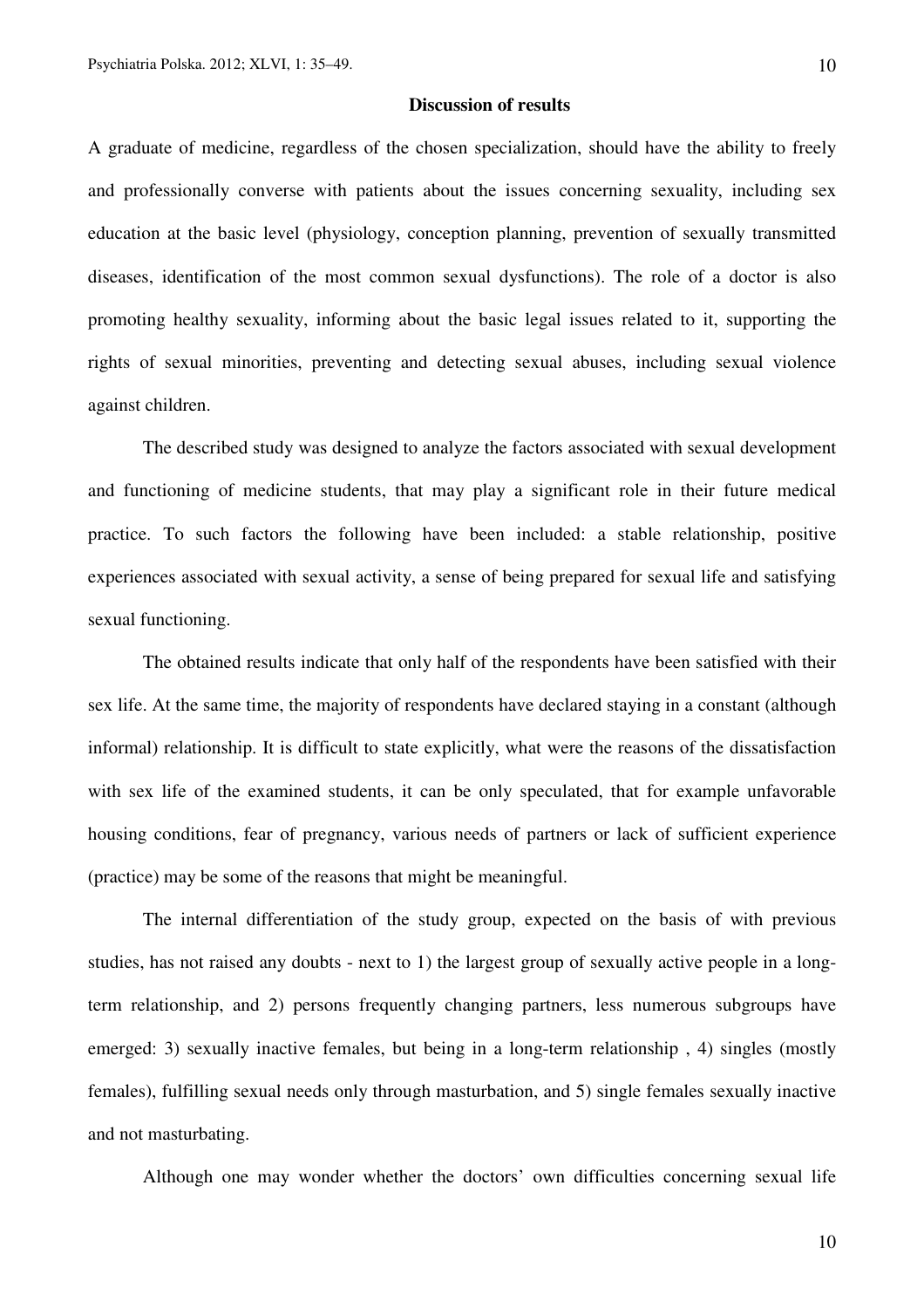associated with difficulties in the relationship, allow for better understanding of patients suffering for the same reason (as in the concept of so called "Wounded healer"), the authors of this paper believe that they are factors hindering doctors undertaking the theme of sexuality in medical interviews. The presence of strong associations between a given sphere of life and difficult memories or contradictory emotional tendencies (mental complex) can cause, in the case of dealing with similar themes in relation with a patient, discomfort, tension, limited control, and thus tendency to avoid them [13 ].

The age of gaining knowledge about sexual matters by the examined students for most of them fell for the pre-puberty period, regardless of the very frequently reported parents' avoidance of the conversations on topics related to sexuality. It can be assumed that one of the possible causes of the difference between the answers of males and females was the girls' parents greater concentration on educating them about contraception.

It cannot be concluded, on the basis of the available studies, whether the optimal age and form of gaining information by a child on sexual life can be specified [14], and more explicate discussion on the issue exceeds the scope of the article. It should be pointed out here that children are interested in the issue of sexuality, especially concerning gender dissimilarity, already in the preschool period, directing their questions usually to parents. The given average age of 9-10 years is the period during which information about human sexuality can be obtained at school. The knowledge transferred by the teacher or older friends, usually contains information sufficient to learn the basis of physiology and practical aspects of sexual relations, although it may be insufficient to understand the emotional aspect of intimacy and sexuality, which would make it possible to, inter alia, conduct freely an interview with the patient on the subject, regardless of the knowledge about physiology and pathophysiology of sexual life, included in the medical school curriculum. Undoubtedly, the role of parents in adequate sexual upbringing of the child (which goes beyond sex education) is paramount [14]. Parents or caregivers are in fact the models of gender roles, partnership in relations, learn and raise, even if their impact considerably decreases alongside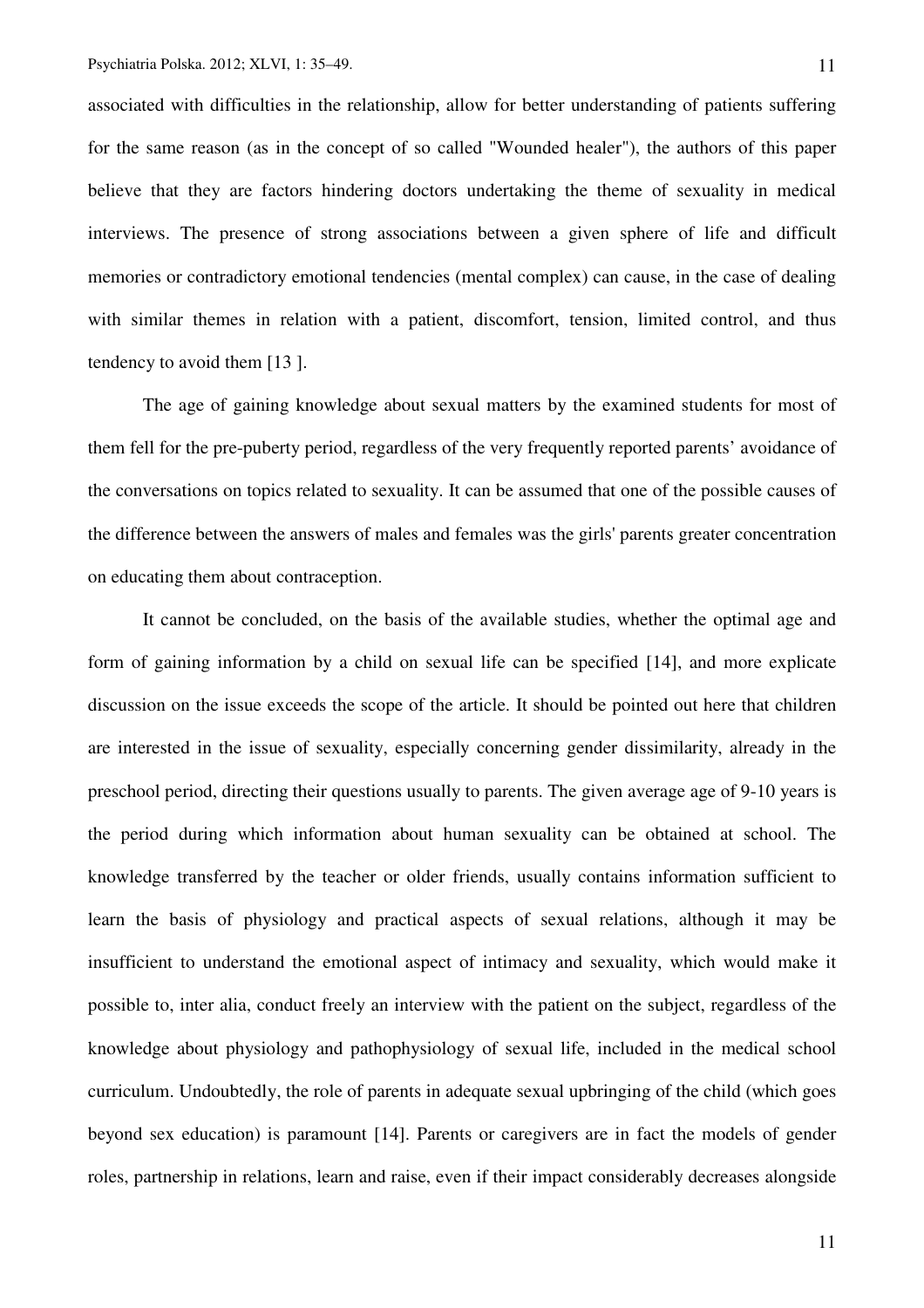with entering into peer relationships and a period of an adolescence rebellion. Although that in the subjective perception of approximately half of the surveyed, the task to prepare for sexual life had not been well fulfilled by the parents, the results of correlation analysis have not indicated connection of this assessment neither with satisfaction with sexual life nor with establishing partner relationships. Taking into consideration the professional role of the future doctors as those who should be able to initiate a conversation concerning sexual issues, it can be suspected that the experience of the parents' avoidance of this subject, especially if it was experienced as a taboo, can be a deterrent factor to mention it in the contact with the patient.

A complete lack of sexual experience concerned about 10% of respondents who had never been in a sexual situation with another person. On the one hand individual reasons such as personality disorders and neuroses (the prevalence of which in the general population reaches 10- 30%) or sexual immaturity of the respondents (or other sexual dysfunction), on the other hand, possible broader cultural factors for example religious, should be considered.

It is also worth mentioning the postulated from some time differentiating of sexual orientation: asexual and autoerotic, which manifests in a complete lack of interest in sexuality or lack of needs for sexual contact with another person.

The fact that over a third of the respondents have not experienced sexual initiation yet is slightly less disturbing. It can be assumed that the reasons of the fact, apart from a conscious decision, may include limited opportunities to find a partner (for example because of absorbing studies), lack of housing conditions providing privacy, fear of pregnancy, etc. The average age of sexual initiation of respondents (19 years for both sexes), was analogous to the average in the Polish population of persons with higher education [15]. It does not change the fact that a person who has never had a sexual relationship may have difficulties in understanding some aspects of the relationship of the patient, even in case of having theoretical knowledge.

It seems that because of distinguishing in the studied population groups: of persons early entering erotic situations, undertaking sexual intercourse, establishing relationships, and on the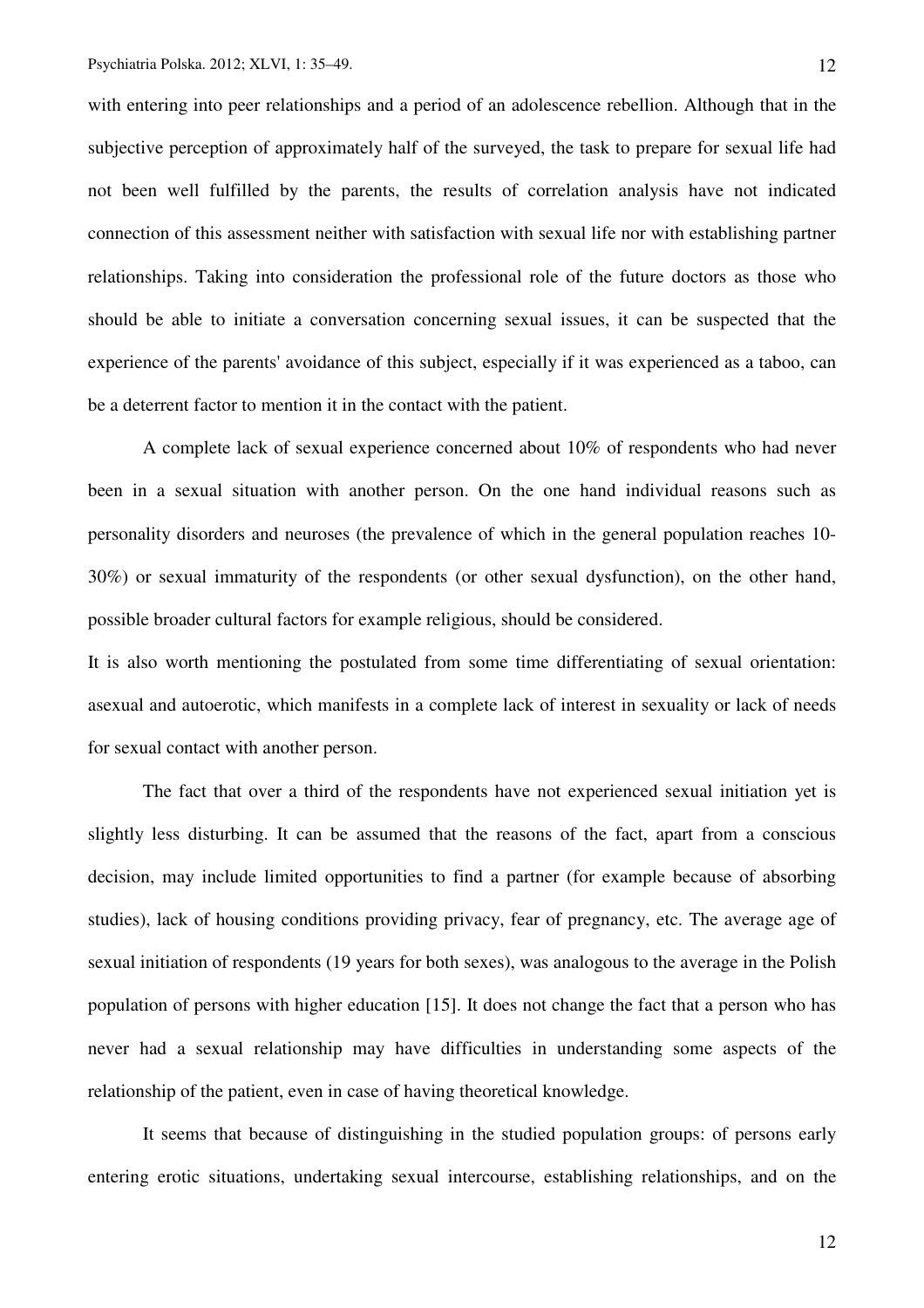contrary, people not undertaking sexual intercourse until the research; it would be important to obtain information from the respondents about the causes and conditions of this state of things, i.e., factors that both facilitate and hinder establishing and functioning in a partner relationship.

The results concerning masturbation, obtained in the study, are interesting. Autoerotic behaviors are an import and natural element of psychosexual development, usually preceding genital sexuality in partner relations. They are essentials in the development of sexual sensitivity, knowledge of one's own body and sexual needs [16]. Realization of sexual needs through masturbation of already grown-up persons, especially not being yet in a relationship, is considered to be healthy, although when it is the only way of fulfilling sexual drive, it is often connected with disorders in the area of sexuality (including also potential disturbances in the ability to function in a relation with another person) [16, 17, 18].

The attempt to restrict the frequency of masturbation has been declared by one forth of females and a half of males from the sample. It is not clear what was the reason of such answers. The most likely causes are the believes for example about the immorality and harmfulness of masturbation [19], or intensification of autoerotic behaviors, fear of addiction from masturbation and the accompanying circumstances (such as watching pornography), or less diverse fear of uncontrolled impulsiveness.

Assessment of the actual impact of the factors mentioned in this study on the ability of students and doctors to promote sexual health and to take into account sexuality in diagnostics and treatment, requires further investigation, including repeated studies (preferably in the same group) after the beginning of professional work by the current students. An attempt should also be taken to assess the efficiency and development of actual forms of education of physiology and pathology of sexual life in the course of medical studies. Reliable education may play a corrective role in increasing the awareness of the necessity to include the patients' sexuality in the medical interview and in the process of treatment as well as the doctors skills in the sphere.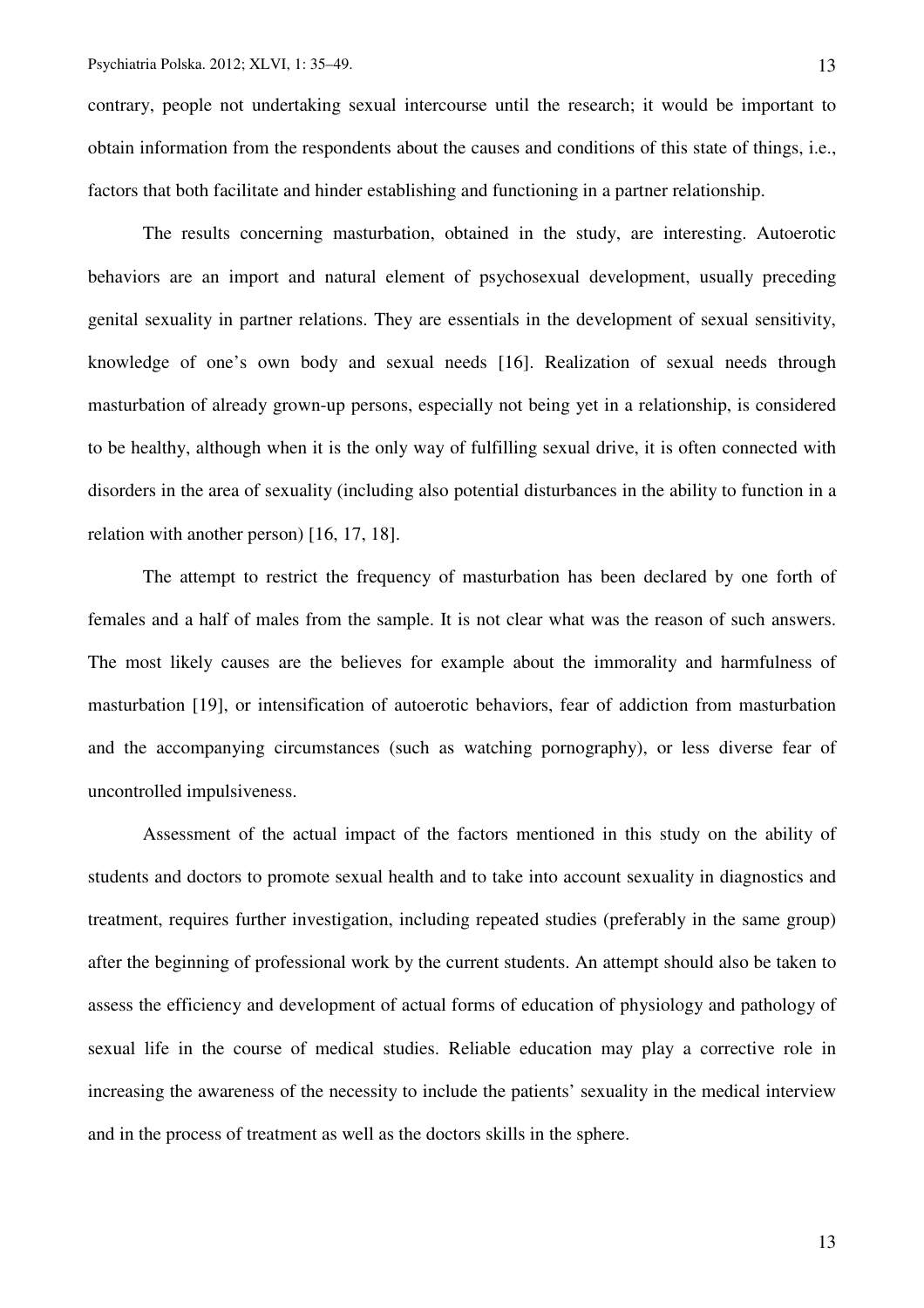### **Conclusions**

1. Most of the surveyed students of the fourth year of medical studies have been in a long-term, informal relationship, in which they have been sexually active.

2. Only about half of the respondents have declared satisfaction with sex life.

3. Most of the respondents think that they had not been well prepared to sexual life and that their parents avoided talking about sex.

4. The minimal age of having first erotic situation and first intercourse was low, however early sexual initiation concerned only few persons, and most of the responders have good memories of the first intercourse.

5. The respondents have most commonly had one sexual partner of the opposite sex.

6. In the studied group 9% of females and 11% of males have declared homosexual experiences.

7. The obtained results indicate frequent significant occurrence of factors ("taboo" topics, own difficulties, lack of personal experiences) that may hinder the students' both broadening of their knowledge as well as taking into account sexual issues in the conducted interviews.

8. Because of the potential burden concerning their own sexuality, the functioning of doctors in professional and social roles may sometimes need to have their own psychotherapy or other methods of expanding knowledge and competence in the field of sexual life, irrespective of the planned specialization.

The study was conducted in frames of the implementation of the program: K/ZBW000126.

# **Address for correspondence:**

Łukasz Müldner-Nieckowski, Katedra Psychoterapii UJ CM, Lenartowicza 14, 31-138 Kraków.

### **References**

- 2. Lew-Starowicz Z. red. Problemy seksualne w różnych specjalnościach lekarskich. Warszawa: PZWL; 1992.
- 3. Feldhaus-Dahir M. Female sexual dysfunction: barriers to treatment. Urol. Nurs. 2009; 29, 2: 81-86.

<sup>1.</sup> Lew-Starowicz Z, Krajka K, Darewicz B, Ciesielska B, Robacha A, Jakima S, Windak A, Haczyński J. Zdrowie seksualne – trudny problem dla lekarzy. Seksuol. Pol. 2004; 2, 2: 33–38.

<sup>4.</sup> Goldstein I, Lines C, Pyke R, Scheld JS. National differences in patient-clinician communication regarding hypoactive sexual desire disorder. J. Sex. Med. 2009; 6, 5: 1349-1357.

<sup>5.</sup> Jodko A, Głowacz J, Kokoszka A. Zgłaszanie zaburzeń funkcji seksualnych jako objawu podczas terapii zaburzeń lękowych. Seksuol. Pol. 2008; 6, 1: 26-32.